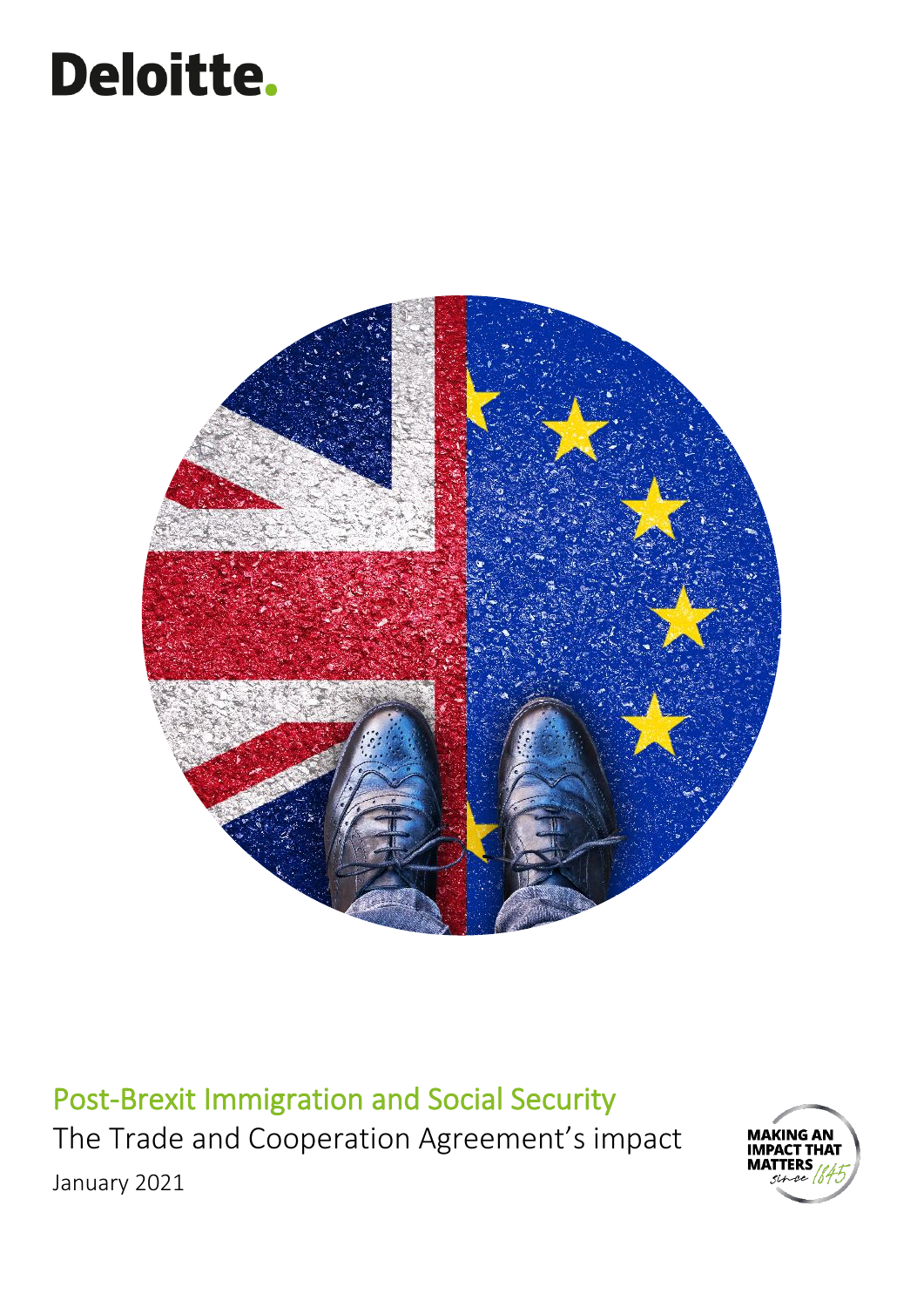On 24 December 2020, the UK and EU agreed upon a trade deal laying out the terms of their economic relationship after the transition period. On the night of 31 December 2021, the transitional period for EU legislation ended, leaving little time to review and begin the heavy task of implementing the new deal. We've examined the Trade and Cooperation Agreement's impact from an immigration and social security perspective.

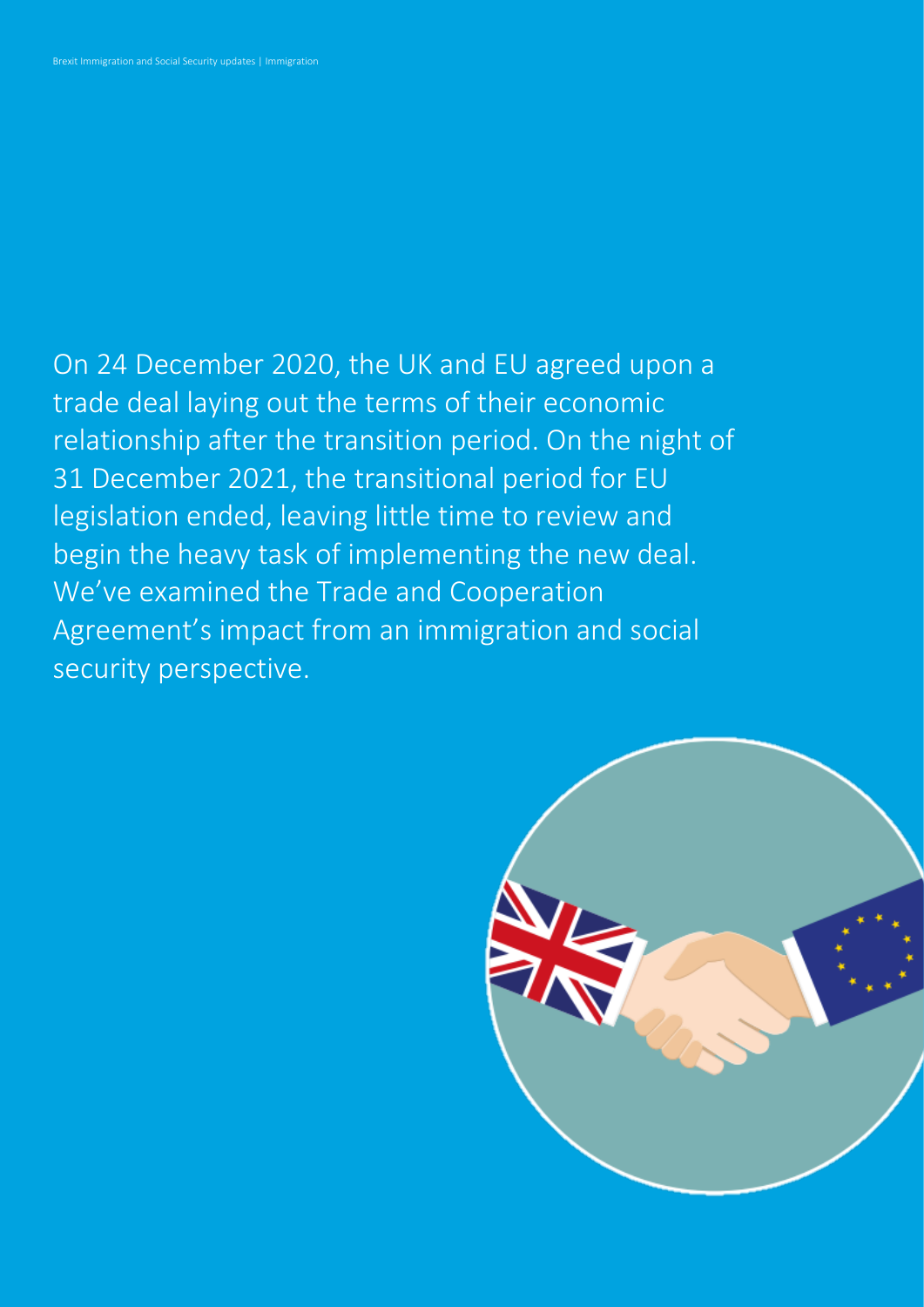### Immigration

As expected, the Trade and Cooperation Agreement between the UK and the EU did not include immigration specifically. As a result, UK nationals intending to stay in an EU Member State for periods exceeding 90 days and for any purpose (e.g. work, research, study, training), will be subject to the same rules applicable to third country nationals, as set under EU law and Member States' national laws . EU citizens intending to move to the UK will need to comply with the new immigration scheme established by the UK government.

#### **Who?**

The Trade and Cooperation agreement covers nationals from all EU Member States as defined by their respective national laws, as well as British citizens.





#### **What ?**

The agreement provides some protection for short term business visitors, business travelers performing company establishment activities, as well as intra-corporate transferees, and requires that all countries are prohibited from implementing limitations such as quotas or economic needs tests for these individuals. It is important to note that there are currently several country specific restrictions for business visitors obtaining a business work permit exemption, which may be corrected by Member States in the future. The details of the agreement must be implemented in national law, and it is likely that some variation will occur in the practical application of the measures agreed upon in the trade deal.

Visa free travel: From 1 January 2021, the EU will allow UK nationals short-term visa-free visits of up to 90 days within any 180-day period. The UK will also allow visa-free short-term visits for EU citizens for up to 6 months. The EU rules are dependent on reciprocity, hence are conditional upon the UK continuing to allow equal visa-free travel for short-term visits from all EU countries, without any discrimination against certain EU nationals. If the UK introduces a visa requirement for nationals of at least one Member State in the future, the visa-free status of UK nationals could be revoked by the EU.

Short Term Business Visitors: Under the Agreement, UK business travelers will be allowed visa-free visits to the Schengen Area for up to ninety days within a six-month period. The UK will be bound by this provision as well; however, the UK will allow EU nationals to visit its territory on business for stays of up to six months without any visa requirement. The UK and the EU will be prohibited from imposing a work permit requirement, an economic needs test or other pre-travel approval on business visitors (performing approved business activities) from one another's territories.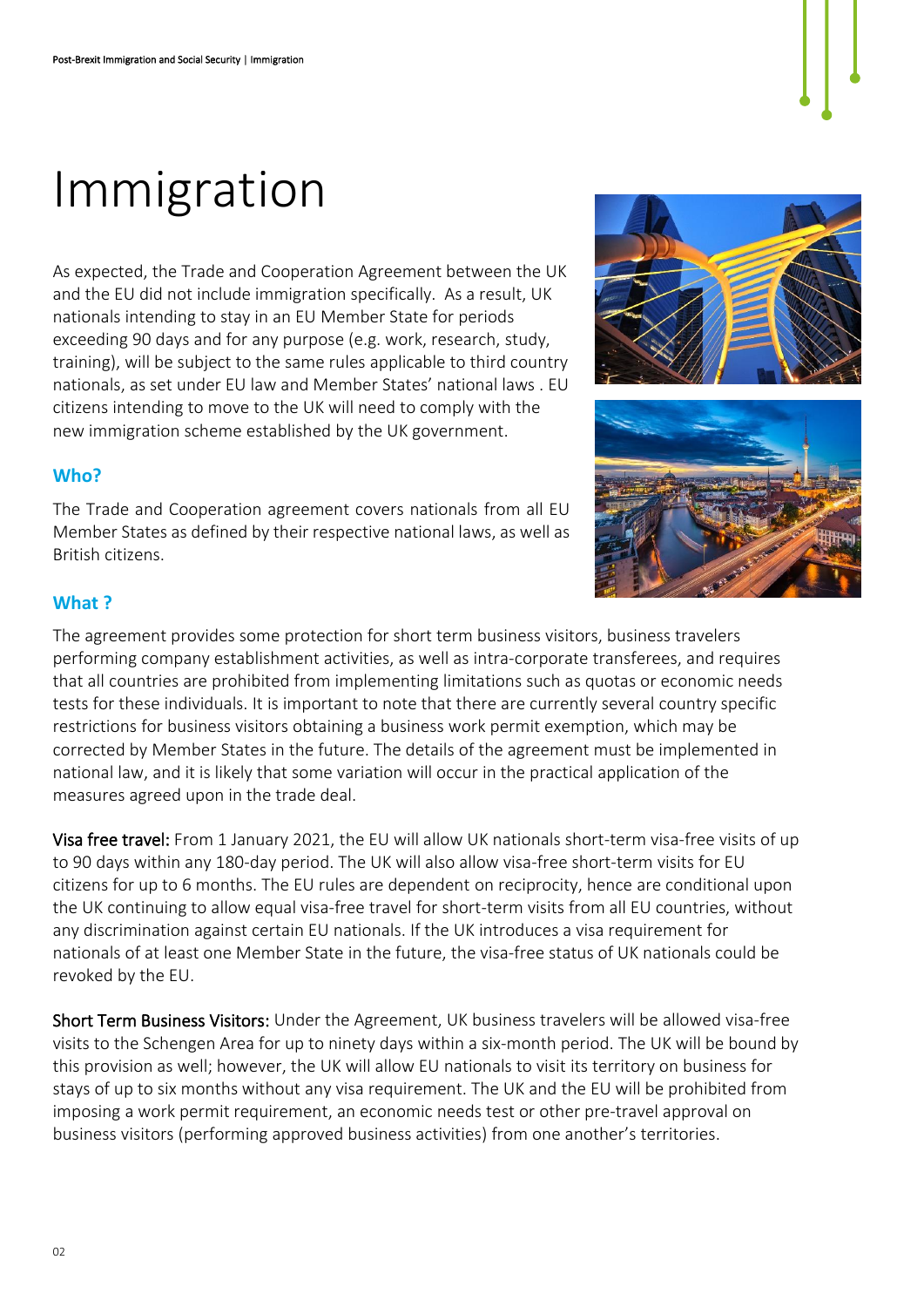Some of the approved business activities listed in the Agreement differ from those included in current EU Member State and UK national legislation. It is unclear whether all countries will in practice allow all activities included in the Trade Agreement to be undertaken by business visitors.

Permitted activities included in the agreement include, but are not limited to :

- a) meetings and consultations: attending meetings or conferences, or engaging in consultations with business associates;
- b) research and design: technical, scientific and statistical researchers conducting independent or other research;
- c) commercial transactions: management and supervisory personnel, and financial services personnel (including insurers, bankers and investment brokers) engaging in a commercial transaction;
- d) training seminar;
- e) trade fairs and exhibitions;
- f) sales: representatives of a supplier of services or goods taking orders or negotiating the sale thereof, or entering into agreements to sell services or goods for that supplier, but not delivering goods or supplying services themselves. Short-term business visitors should not engage in making direct sales to the general public;
- g) purchasing: buyers purchasing goods or services for an enterprise, management or supervisory personnel, engaging in a commercial transaction;
- h) after-sales or after-lease service;
- i) tourism personnel: tour and travel agents, tour guides or tour operators attending or participating in conventions, or accompanying a tour;
- j) translation and interpretation

Activities not falling within the scope of the exemption may require prior authorisation, even for short visits. The Agreement also provides some protection for senior level UK and EU business travellers, visiting the other territory respectively, and performing company establishment activities.

Intra-company transfers: The agreement allows for managers, specialists or graduate trainees to be temporarily transferred from one group company to a representative office, subsidiary, branch or parent company, which belongs to the same group entity and is established in the UK or EU Member State.

UK ICTs will be allowed for work in the EU for up to three years for managers and specialists, and up to one year for graduate trainees, which is consistent with the EU ICT framework.

The UK will be bound by this provision as well; however, UK law currently allows ICT permit holders to remain in the country for up to five years in a six-year period, or nine years in any ten year period if the ICT will be earning GBP 73,900 or more per year.

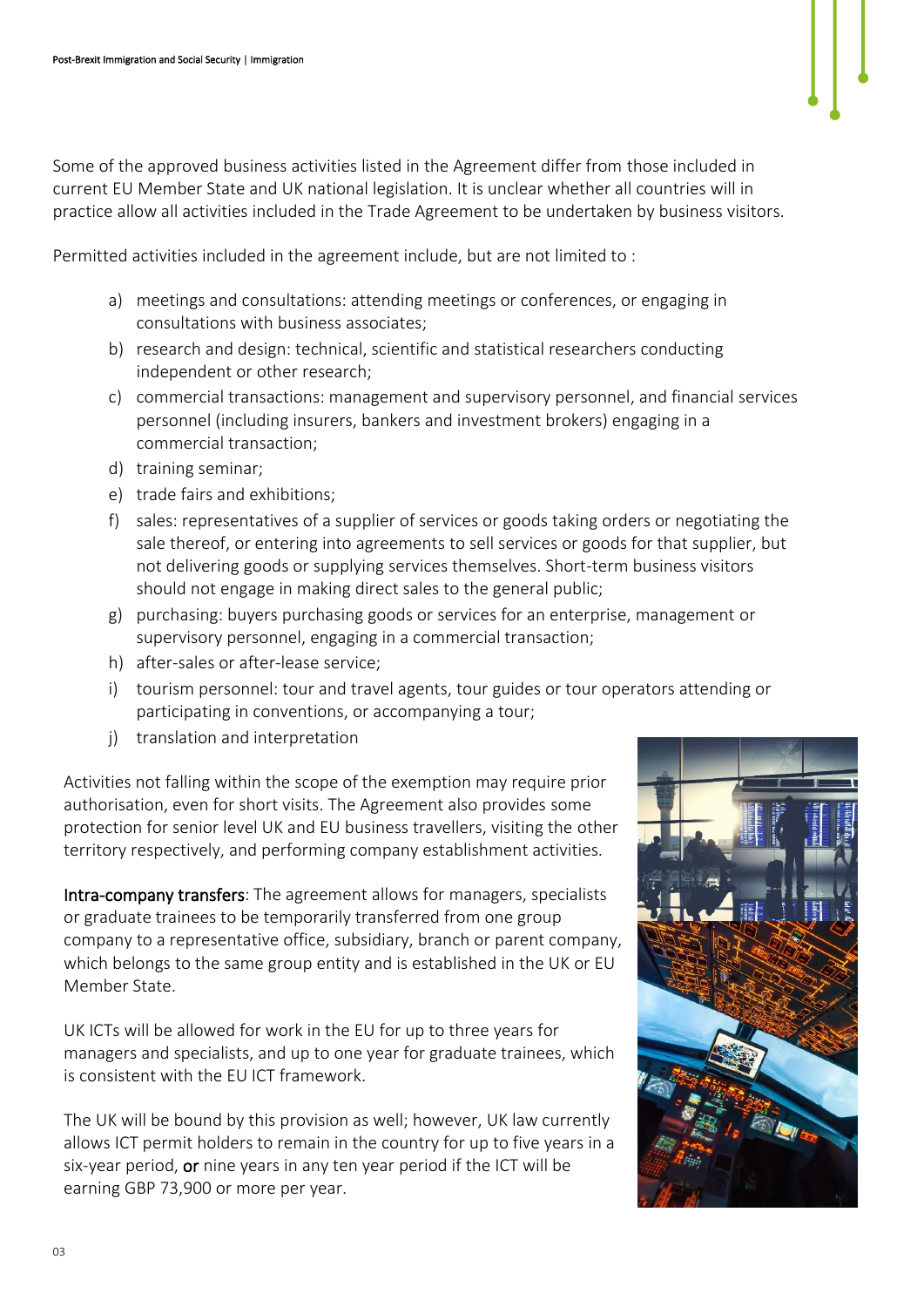## Social Security

The Trade and Cooperation Agreement also includes provisions on social security coordination in a Protocol issued as part of the TCA. For most 'new' situations involving movement between the UK and an EU Member State from 1 January 2021, the Protocol supersedes existing EU coordination rules on social security.

Whilst many of the provisions in the Protocol are similar to existing EU social security coordination rules in Regulation 883/2004, and will be familiar, there are several key differences of which employers should be aware.

#### **Who ?**

The Protocol covers EU citizens, UK and third-country nationals, stateless persons and refugees who legally reside in the UK or the EU, and are in a cross-border situation that began on or after 1 January 2021 involving the UK and an EU Member State, where they are not covered persons under the Withdrawal Agreement. The Protocol also covers their family members and survivors.

It is also worth noting that individuals covered under the Withdrawal Agreement should continue to be covered under existing EU social security coordination rules, as their social security coordination rights are grandfathered by the Withdrawal Agreement. In general, this applies to continuing crossborder arrangements that started before 1 January 2021, but may also apply to new arrangements starting on or after 1 January 2021 for individuals covered by the Withdrawal Agreement, based on their residence rights for example.

### **What (not)?**

One single applicable legislation: workers covered by the Protocol will be subject to social security in only one country at a time, which will generally be the country in which work is performed, although there are specific provisions for 'detached workers' (assignees) and multi-state workers. Consequently, double or no coverage remains impossible for EU/UK situations.

Assignments of maximum 2 years: specific rules for assignees cover assignments of up to 24 months, and these essentially mirror existing posted/seconded worker rules in EU

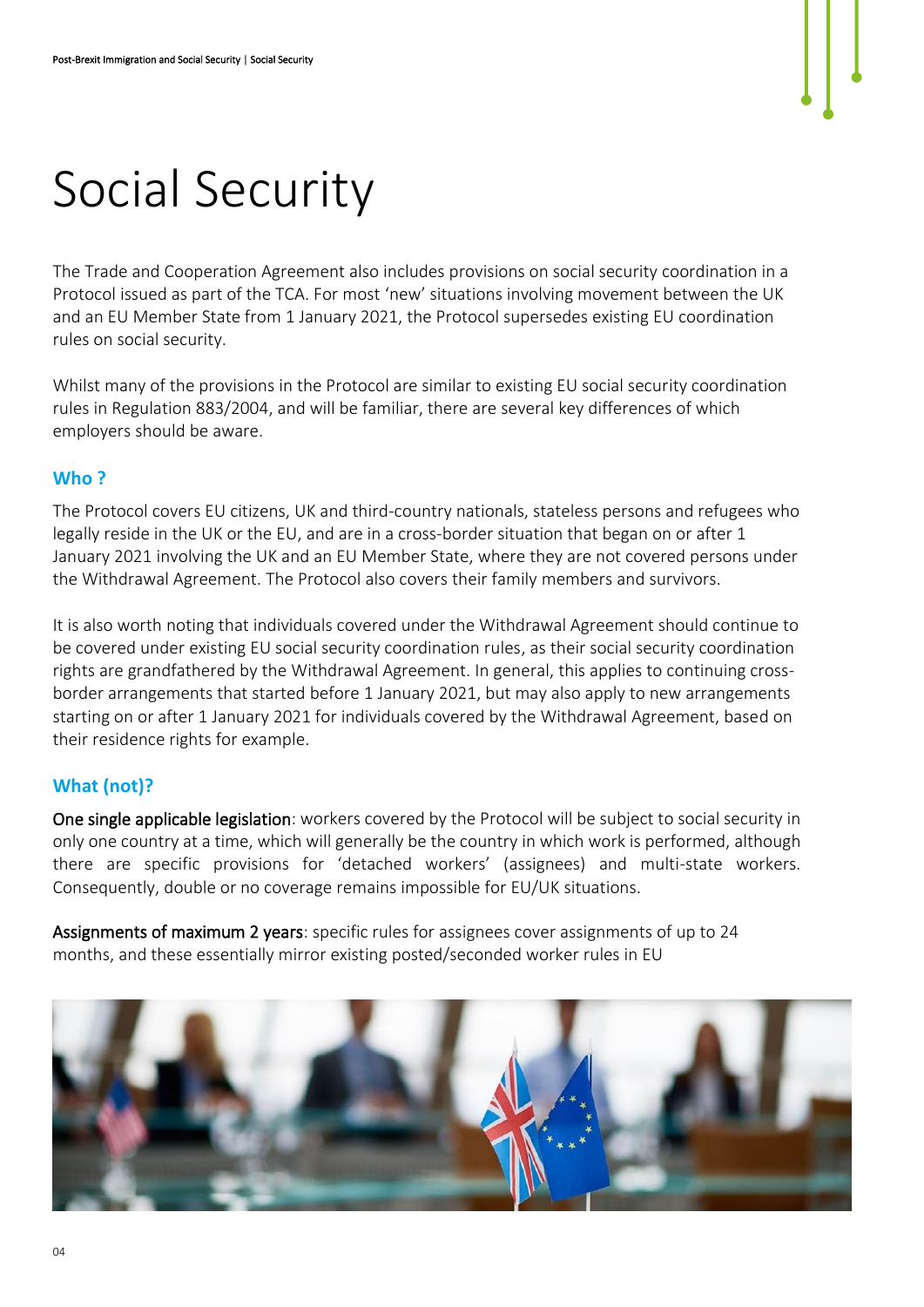

Regulations that allow continued home country coverage for up to 24 months. However, each EU Member State needed to notify whether they would abide by this rule or opt-out, having until 31 January 2021 to confirm their position. Meanwhile, all EU Member States and the UK have opted to apply the secondment rule.

The absence of an "exceptional agreements" clause in the Protocol, equivalent to Article 16 in EU Regulation, is noteworthy. As such, the UK and an EU Member State cannot agree to override normal provisions, which would mean that certification and home country social security coverage would not be available for assignments exceeding two years in duration.

Identical rules for simultaneous employment: The provisions on multi-state working arrangements mean that individuals should be covered on the same basis as that under existing EU Regulation.

Most social security benefits still covered: There are provisions in the Protocol regarding the coordination of most social security benefits (benefits in case of unemployment, sickness, invalidity, pre-retirement, old-age, maternity/paternity, death, accidents at work and occupational diseases) between the UK and the EU, so that they apply on largely the same basis as under EU Regulation, and so that individuals largely preserve their social security benefit rights through key principles such as equal treatment, aggregation of periods and export of benefits. However, unemployment and invalidity benefits are explicitly excluded from the export principle.

Some benefits now explicitly excluded: some benefits will no longer be coordinated in EU/UK situations, such as family benefits (e.g. child allowances), long-term care (schemes related to institutional and informal care for dependent persons), special non-contributory benefits (social benefits often linked to minimum subsistence) and assisted conception services. Access to these benefits will be dependent on domestic legislation, which may not offer (similar) entitlements.

Health care still covered: Reciprocal healthcare arrangements will be in place, largely mirroring current arrangements (EHIC, S1, S2, etc.) despite several quirks in practice. For example, the UK stated that it will issue Global Health Insurance Cards (GHICs) – replacing EHICs going forward – through which individuals should be able to access healthcare for temporary periods of stay in an EU Member State, but that existing European Health Insurance Cards (EHICs) for UK nationals should remain valid until their expiry date. For longer stays, additional health care requirements and costs may apply (such as the Immigration Health Surcharge in the UK).

#### **What about UK-EFTA situations?**

The Protocol does not cover EFTA countries Norway, Iceland, Liechtenstein and Switzerland, as the territorial scope of the TCA is limited to the UK-EU relationship. Therefore, the social security position between the UK and these countries going forward will be covered by previous bilateral social security agreements (except for Liechtenstein where there is no agreement, and therefore likely that the domestic legislation of both the UK and Liechtenstein will apply). Accordingly, there is a different position for movement between the UK and each of these countries. This could change in the future, depending on specific arrangements agreed between the UK and EFTA countries, or through the EFTA countries potentially acceding to the TCA.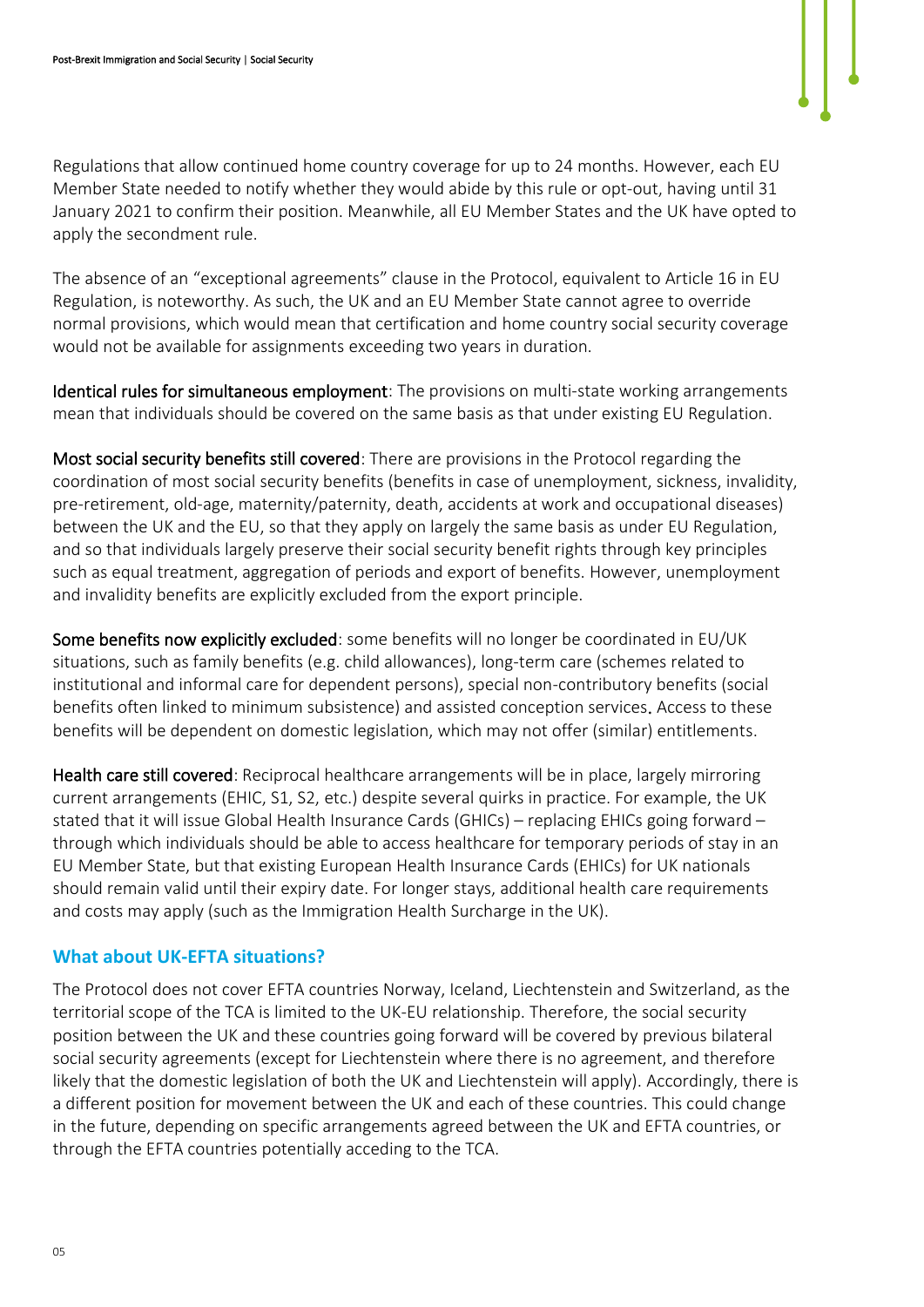### Deloitte's view

Employers and employees will welcome the fact that an agreement has been reached on social security and reciprocal healthcare and benefits, with further clarifications that can be expected over the weeks following the time of writing. However, the fact that home country coverage is limited to 2 years for assignees will likely be challenging.

Employers should therefore consider taking action for future assignments, such as:

- Keeping close track of business travelers between the UK and EU to ensure business visits are truly limited to the allowed 90 days within 180 day periods in the EU, or limited to the 6 months allowed in the UK;
- Reviewing internal policies regarding business travel, and ensure that the changing rules are taken into account. Activities currently being performed in the EU and UK without work authorisation may now require formal permissions, and must be reviewed to ensure compliance with the shifting rules;





- Planning new assignments and transfers well in advance of proposed start dates, to account for processing times of work permit and visa applications as required;
- Limiting UK touching assignments to/from EU Member States, at least at the outset of a maximum 24 months, to keep individuals under home country social security coverage for as long as possible; Assessing the impact of different applicable rules for UK moves to/from EFTA countries, and whether this leads to increased costs; and
- Any actions that need to be taken to prevent the loss of benefits (particularly family benefits) for assignees, such as benefit equalisation.

Employers will also want to consider the need to budget for any potential additional costs, the ongoing challenges of payroll compliance and what their future assignment policies should be, including whether they want to equalise affected employees on any additional costs they may face. Employers may also want to look at how these and any other necessary changes can be communicated to their employees in the best possible way.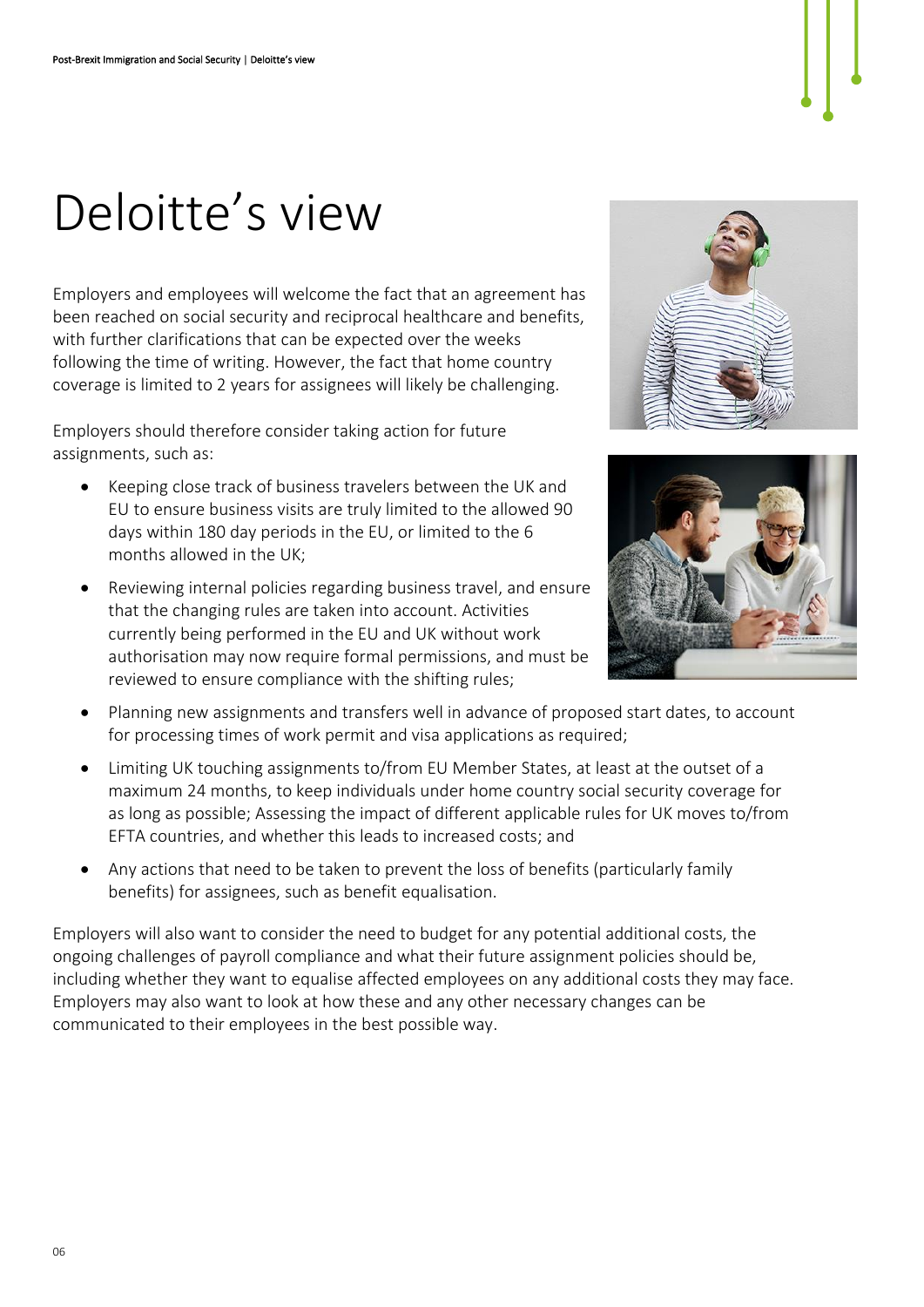

### Subject matter experts

Matthias Lommers Senior Director, Global Employer Services, [mlommers@deloitte.com](mailto:mlommers@deloitte.com)

Filip Van Overmeiren Director, Global Employer Services, [fvanovermeiren@deloitte.com](mailto:fvanovermeiren@deloitte.com)

Erin Clor Senior Manager, Global Employer Services, [eclor@deloitte.com](mailto:eclor@deloitte.com)